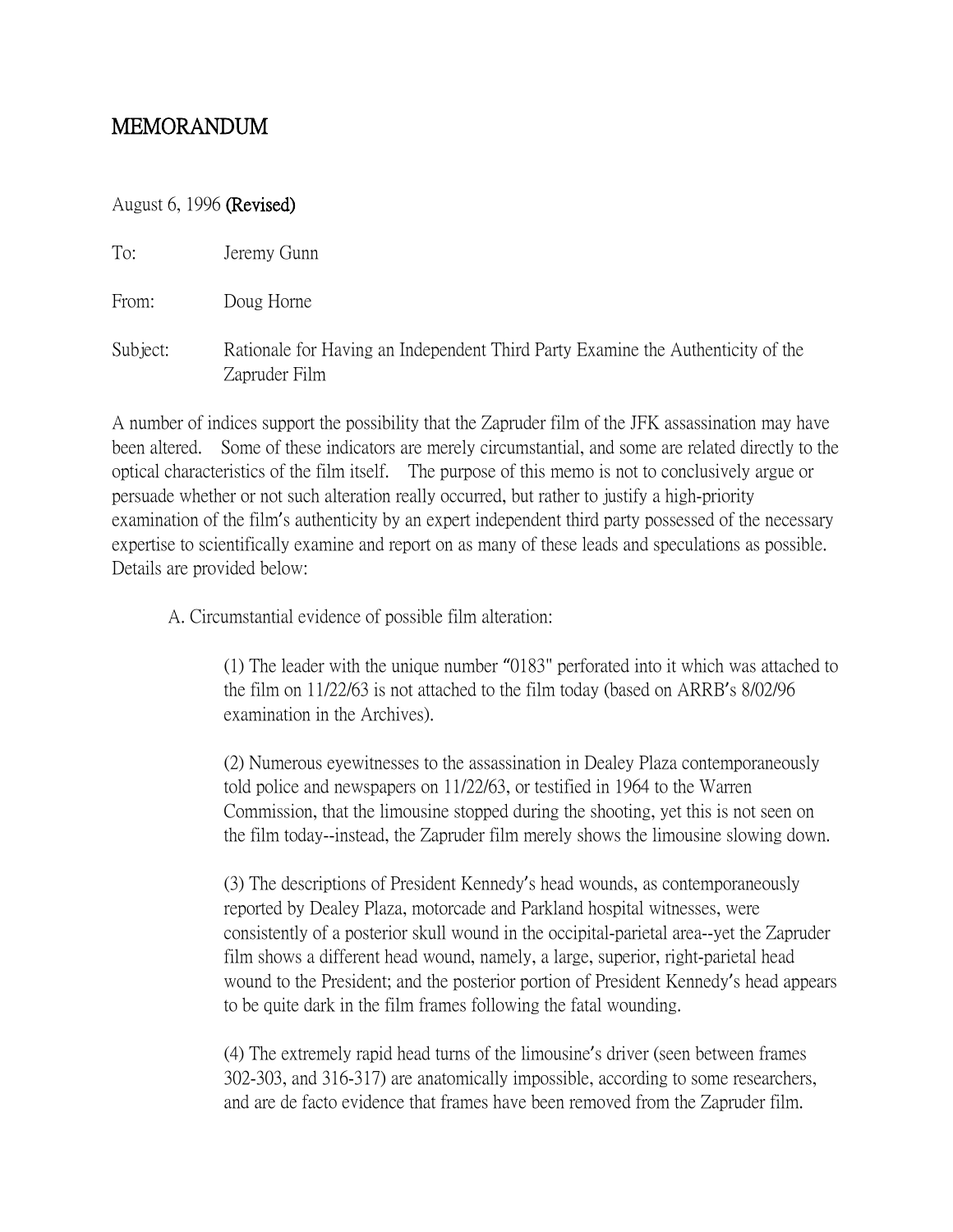B. Optically observed features in the film itself which may bring into question the film's authenticity:

(1) "Blurless frames" (in between the Stemmons freeway sign and the head shot, e.g., frames 303, 305-307, and 309-310) are said by some students of the film to be an impossibility if it is true that the limousine never came to a complete stop; that is, that since the limousine is moving, and many observers in the background are not, that either the limousine or the background should be out of focus at any one moment as portrayed on the recorded image, depending on whether the camera is panning or stationary, but that *both* the limousine and background cannot be in focus at the same time. It has been argued that the apparent presence of frames in the film in which both the moving limousine and the background are in focus in the same frame is de facto evidence that the limousine did come to a complete stop at one point--and that since the limousine does not stop as the Zapruder motion picture film is viewed today, that the presence of these frames is evidence that the film has been tampered with.

(2) Author's observation: Presence of the "inertial effect" at one point in the film (where it is expected to be present) and its apparent absence at another point in the film (where it is also expected to be present) may be optical evidence of frames having been removed. [The "inertial effect," as explained by Mr. Mayn at the National Archives, is improper exposure and skewed color balance which occurs in the recorded film image anywhere from 3-6 frames after the shutter starts operating, caused by the camera not yet being up to proper speed, and the shutter sometimes not yet opening the proper amount.] This effect was observed where the scenes in the film change from medium shots of Dealey Plaza bystanders just prior to the motorcade, to the lead motorcycles turning the corner at Elm and Houston and proceeding down Elm street: the first 4-5 frames of film in this area appeared yellowish in color and overexposed, when the author examined the film at NARA on 8/02/96. However, the inertial effect was not observed by the author when the scene changes again, from the lead motorcycle escort to the limousine which suddenly and dramatically appears in the film on Elm street, having already negotiated the Elm-Houston turn: at this point, one would expect to see the inertial effect repeated, but this observer did not see evidence of the inertial effect at this location on the film. Its absence at this point in the film may be evidence of frames having been removed, since it should be impossible to start an 8 mm format home-movie camera of 1963 vintage without such an effect being recorded.

Horne e:\wp-docs\ZEXAM.wpd File: 4.0.2 (Zapruder Film)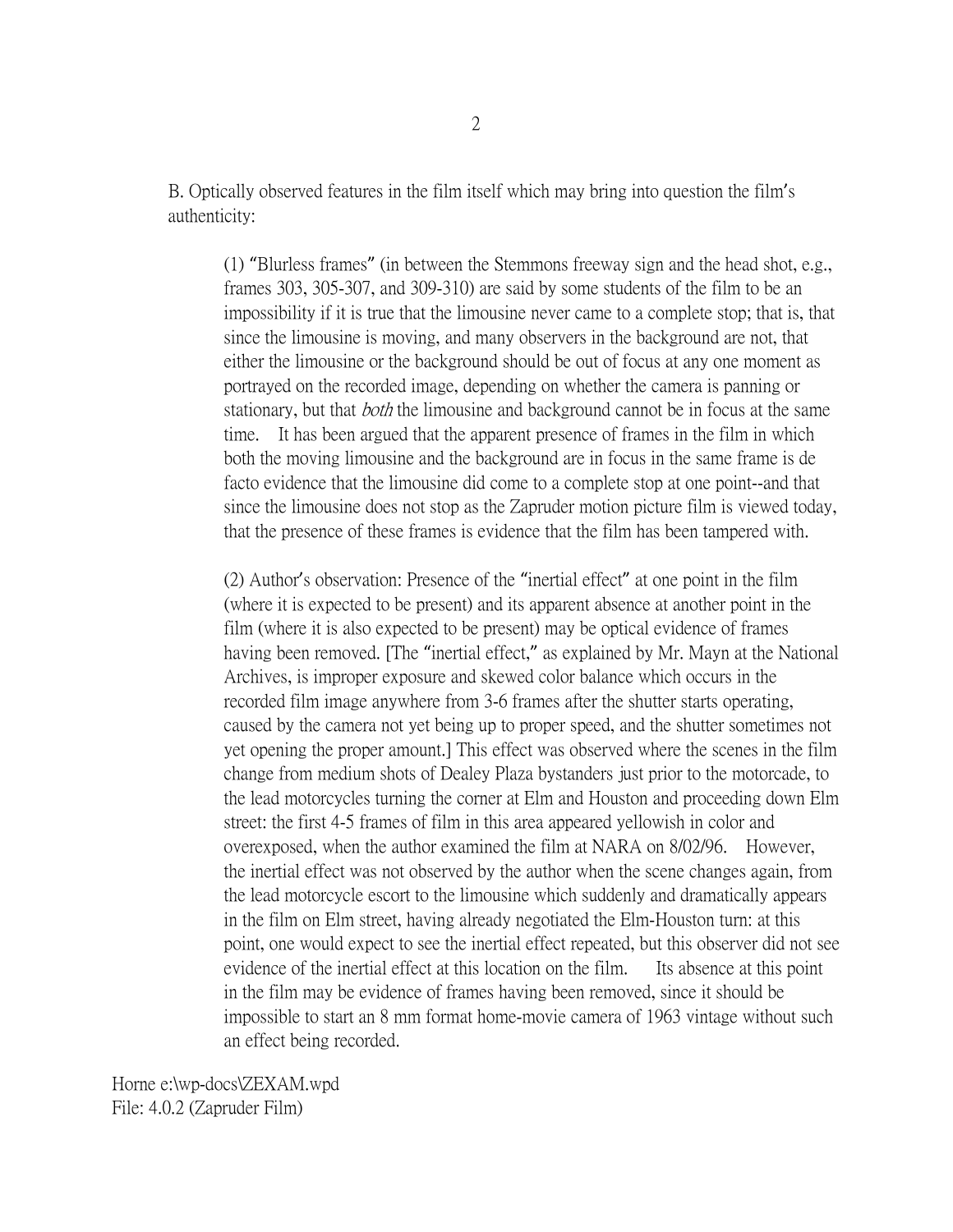(3) Author's observation: The quality of the recorded image between the sprocket holes is of a markedly different optical character than the remainder of the image in each frame. The author observed on 8/02/96 that the image content between the sprocket holes, although contiguous with the image in the remainder of each frame, has a different optical texture than the remainder of the image in the rest of each frame outside the sprocket holes: namely, that it exhibits a "silvery" tint overlaid onto the color image, and that the intensity of the portion of the color image between the sprocket holes is markedly subdued, when compared to the extremely bright color intensity in the remainder of each frame. This difference in color balance gives the lay person viewing individual frames of the film the subjective impression of a "boundary layer" between the sprocket-hole portion of each frame and the projected (i.e., "normal") portion of each frame. The author could not help but wonder whether this observed phenomenon was evidence of an altered, duplicated and "reconstructed" new 8 mm film, represented to be the "camera original," but which bears traces of reconstruction along the border normally masked out of duplicate copies by most optical printers. (On the other hand, if this phenomenon of a different color balance and image texture in the sprocket hole area of each frame has an innocent explanation based on the design of the camera shutter, or the relationship of the lens with the extreme edge of the film plane, then this should be scientifically demonstrated and explained so that improper speculation about its meaning does not continue.) $<sup>1</sup>$  $<sup>1</sup>$  $<sup>1</sup>$ </sup>

Recommendations: ARRB should request that an independent third party examine the perceived optical abnormalities discussed in subparagraphs B (1)-(3) above, to determine, to the extent possible with today's technology, whether they bear on the authenticity of the Zapruder film in the National

Horne e:\wp-docs\ZEXAM.wpd File: 4.0.2 (Zapruder Film)

<span id="page-2-0"></span> $\overline{\phantom{a}}$ <sup>1</sup>One possible test of the authenticity of the images recorded between the sprocket holes on the Zapruder film would be to compare the color balance, color intensity, and image quality of the sprocket hole images on the assassination portion of Zapruder's home movie with the domestic scenes on the other half of his film. (The domestic scenes are of a baby sitting on grass, and of an adult woman using the telephone, and are spliced onto the assassination portion of the film on the same reel in the National Archives.) Another obvious test would be to expose test film (1963 Kodachrome II vintage if available, and if not, whatever film is available today that is most similar to Kodachrome II) in Zapruder's Model 414 PD Bell and Howell Zoomatic Director Series camera as a "control" experiment, and then compare the quality and characteristics of the image between the sprocket holes in the "control" film with that in Zapruder's film of the assassination.